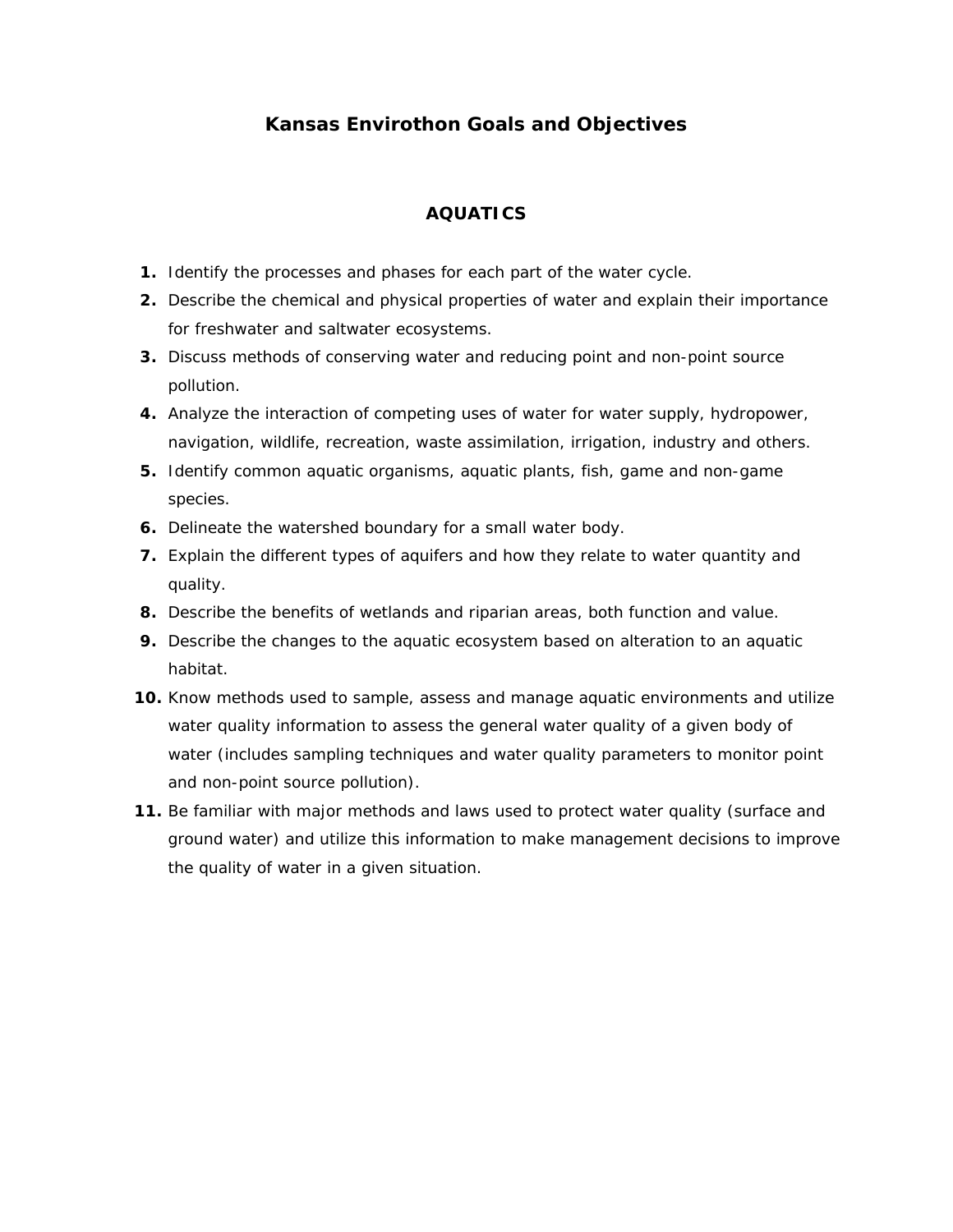### **FORESTRY**

- **1.** Identify common trees, grasses, shrubs, weeds, and wildflowers without a key.
- **2.** Understand forest ecology concepts and factors affecting them, including the relationship between soil and forest types, tree communities, regeneration, competition, and succession.
- **3.** Understand the cause and effect relationship of factors affecting tree growth and forest development (climate, insects, microorganisms, wildlife etc.)
- **4.** Understand how wildlife habitat relates to: forest communities, forest species, forest age structure, snags and den trees, food availability, and riparian zones.
- **5.** Understand the value of trees in urban and suburban settings and factors affecting their health and survival.
- **6.** Understand how the following issues are affected by forest health and management: biological diversity, forest fragmentation, air quality, fire, and recreation.
- **7.** Understand basic forest management concepts and tools such as:
	- a. how silvi-cultural practices are utilized
	- b. use of tree measuring devices, i.e. biltmore stick
	- c. best management practices
- **8.** Identify complex factors which influences forest management decisions (economics, social and ecological).
- **9.** Apply silviculture concepts and methods to develop general management recommendations for a particular situation and management goals.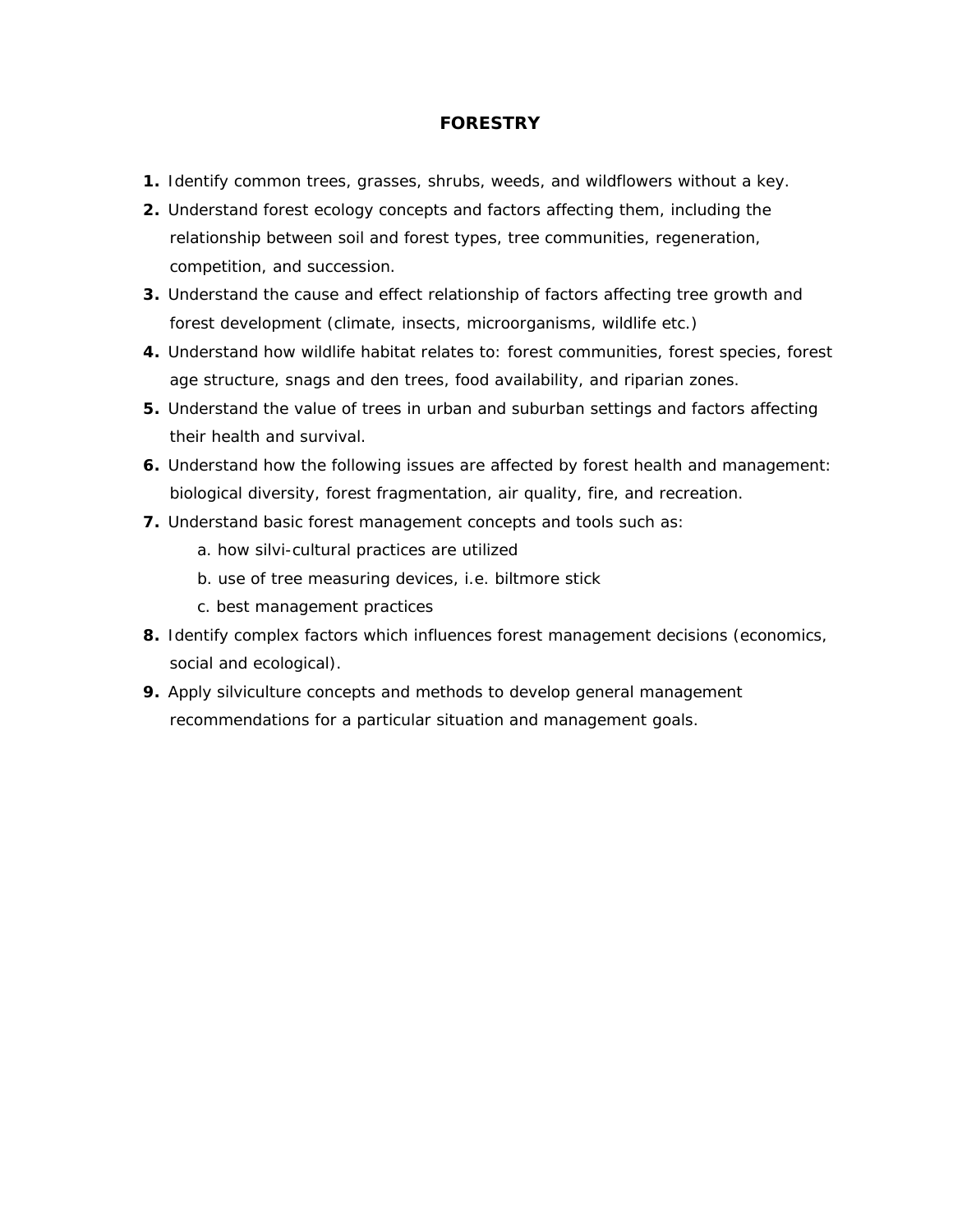#### **SOILS**

- **1.** Recognize soil as an important resource.
- **2.** Describe basic soil properties and formation factors.
- **3.** Understand soil drainage classes and know how wetlands are defined.
- **4.** Determine basic soil properties and limitations, such as mottling and permeability, by observing a soil pit or soil profile.
- **5.** Identify types of soil erosion and discuss methods for reducing erosion.
- **6.** Utilize soil information, including soil surveys, in land use planning.
- **7.** Discuss how soil is a factor in, or impacted by non-point source pollution.